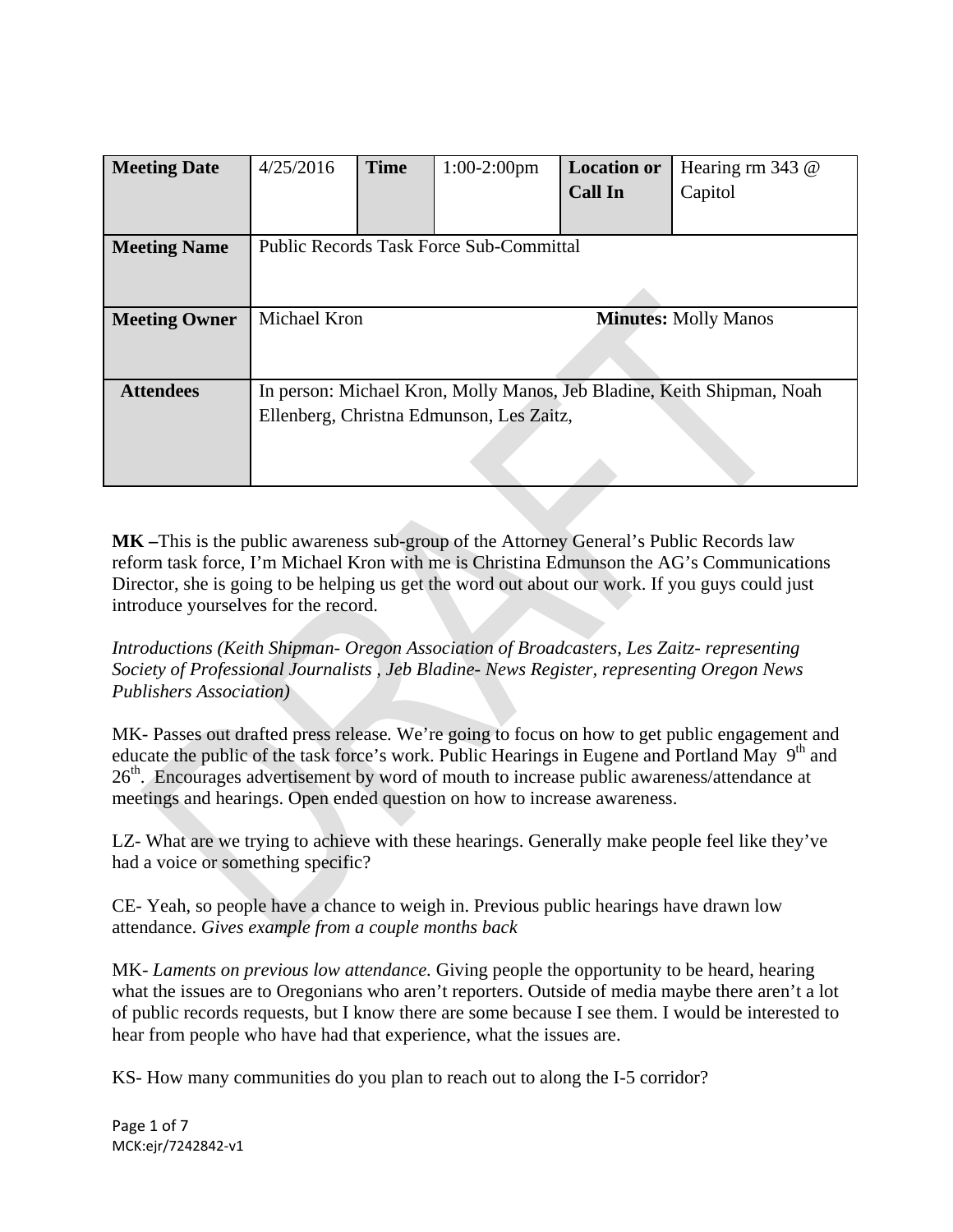CE- Yeah, the reason we picked the U of O school of journalism is we were hoping that we may get some students that could potentially be interested and I think we've had the campus as an issue so that was really the whole, really particularly why we targeted the U of O.

KS- How about Bend, Ontario, La Grande what about eastern Oregon?

MK- We are wanting to do that. In the last meeting the AG mentioned wanting to do 2 outreach meetings every month. So the Portland and Eugene ones are probably the easiest ones outside of Salem, so I think we're going to do those.

CE- I think there was a talk of Medford as well.

MK- Medford is one that we've possibly thought about for June and maybe the coast.

KS- Your 4 largest media markets are Portland/Salem metro, Eugene, Medford and Bend. I would advise you go to all those that way you've reached the majority of the state and it passes the small test.

JB- This probably needs to get the end of this week.

MK/CE- Yes.

JB- Particularly if you're expecting the community and small papers to publish by middle of next week newspapers. *Meeting times need to be decided ASAP so it can be posted in the paper.*

CE- Oh yeah, that's fine with me, we have no, we're ready to roll. We've got the rooms locked down, the times.

JB- I assume that will go to local government people. I would hope so, because they're the other side. You want the media to come and to tell the public to come if they're interested and local government people to come if they're interested.

MK- I think they are reflected on our press list but honestly if all that comes out of this is: we should do the press release I will feel like we haven't accomplished very much as a group. I mean are there other ways we should be, you know, how else can we be reaching out to people?

KS- I'll go back to today's world. A blend of social media and a blend of engagement, how accessible is the attorney general willing to make herself to be on public affairs for broadcasting, to sit in front of editorial boards for newspapers, is she willing to avail herself for those opportunities.

CE- I think she's open to it. Especially I know we were particularly talking about Eugene since it is the one coming up most closely and I'd love to see her on some of the TV stations.

KS- So let's go back to Washington State, I went there for 4 years and it's kind of PR 101.

Page 2 of 7 MCK:ejr/7242842‐v1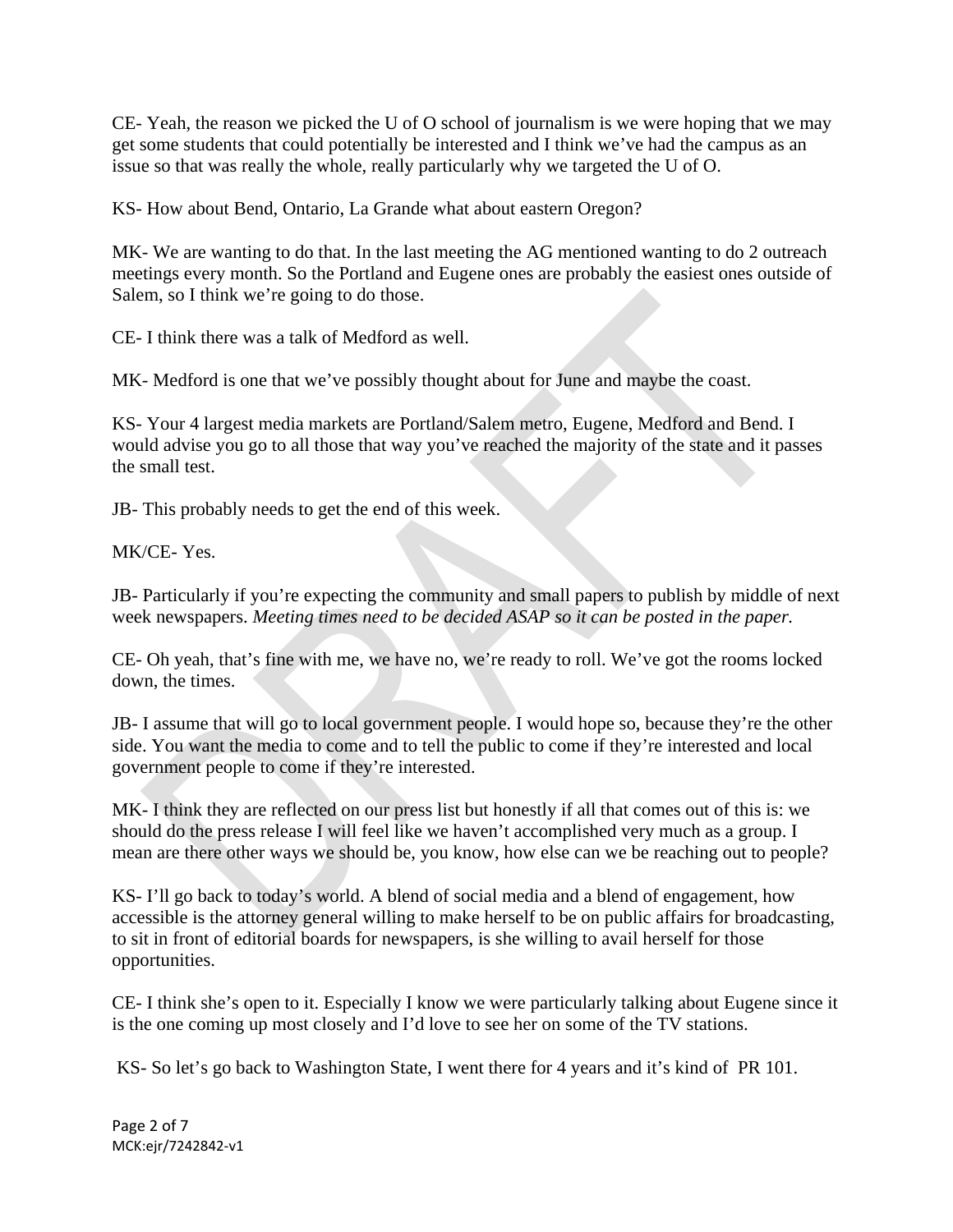CE- Right.

KS- Do you plan to advance her? In other words, get on the market a week ahead of time.

CE- Probably can't do a week, unfortunately. Given her schedule, she might be able to do radio ahead of time. We have some pretty close connections with TLCC.

KS- Sure, well that's the public station but if you want to get on the commercial stations what I'm getting at is, if you really want to have participation there's got be an effort on the part of government to do that. It can't just be you do this for us. If the Attorney General has made a commitment she has to be willing to get on the phone and do the press tour both radio and television and newspaper.

CE- Right, we have found that to be particularly successful in Bend. She did the day before, 2 TV stations up there and we actually got a ton of public campaign because she was…

KS- I would suggest that as you plan these in the future, the June or July or August meetings, get her out there a week in advance and do a half a day and do the advance work. Say, "we are going to be here next week and that's why it's important." Then you'll have people that can plan to attend.

*Christina Edmunson agrees*, "Great point."

MK- You're thinking just hit all the major media.

KS- Yes.

MK- Our twitter presence is fairly narrow, right? We mainly tweet about consumer protection issues.

CE- No, not necessarily, no. Twitter will definitely be part of it.

KS- The broadcasters do so I would look at Twitter, I would look at Facebook and if you don't have the database of broadcasters I'd be happy to share that with you so you can reach out. Most commercial broadcasters are consolidated so you can hit 6 of them in one fell swoop.

CE- Right, the other thing that we have is we have a pretty robust email list through our consumer protection folks so we're able to target based on zip codes and things like that, just really basic email list.

JB- Whenever you could move something from Monday ahead to Thursday you've added a week to the community Newspaper news cycle.

MK-You know what he means?

CE- Yup, I knew what he meant.

Page 3 of 7 MCK:ejr/7242842‐v1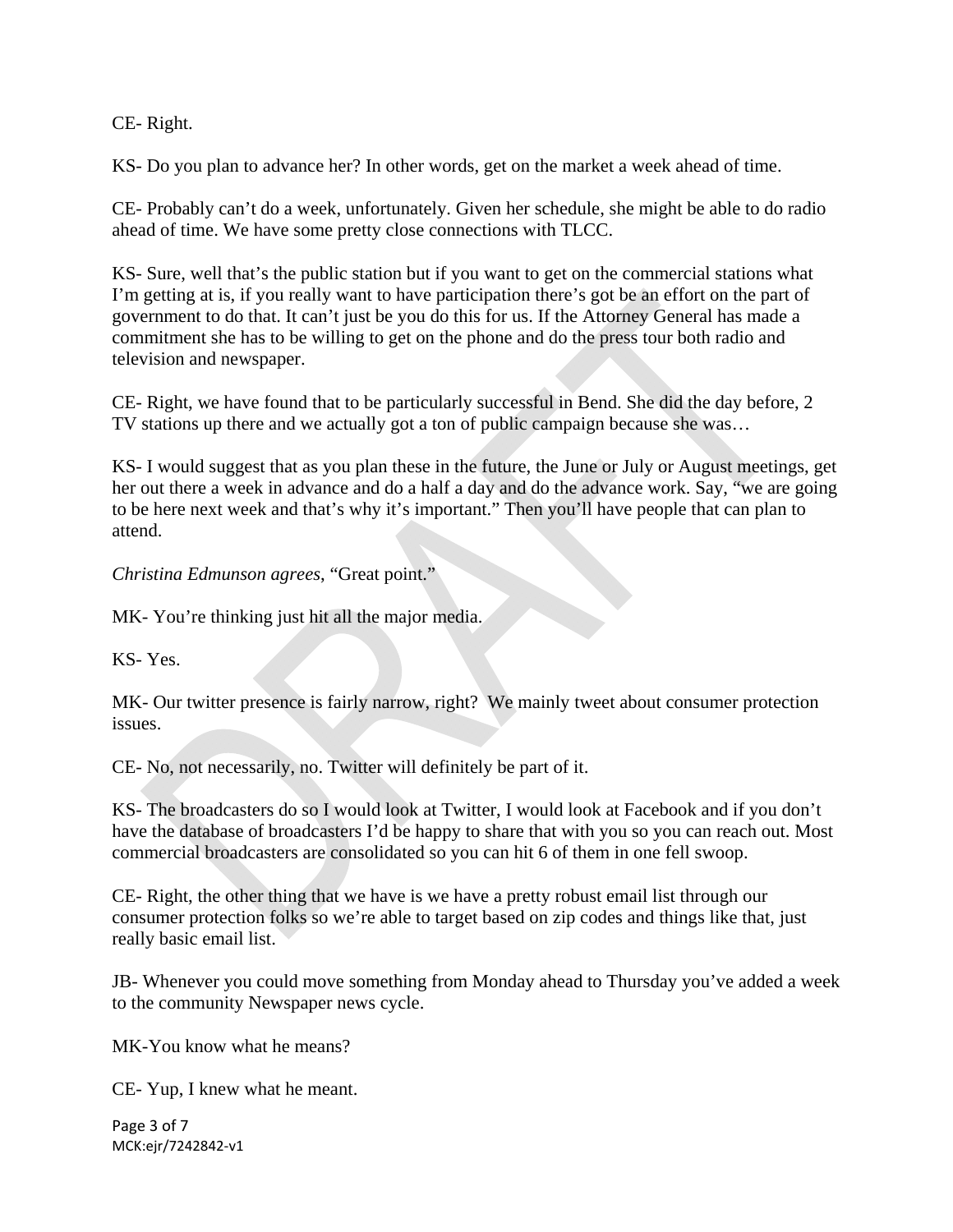*Group laughs* 

MK- I didn't follow that but she did.

JB- They…

CE- Publish on Thursday so yeah.

JB- You know Monday you can go down and talk to them but..

CE- It won't be till the next, yeah.

JB- And Monday is the worst because they probably wouldn't cover it for another week also. One thing one here, provide input on the work of the task force. Which to me kind of begs some kind of connection to well what is that.

CE- So yeah I think you're right, we need to be more specific there, it's really to provide input on exemptions.

JB- You can see that there is a significant records of things, minutes and all that but I'd see if you could some kind of readable synopsis. The task force is focusing on these areas, this is what, and so that people can sort of easily get a feel for what is and isn't happening. If they want to look it up.

## *Christina agrees*

LZ- I agree with Jeb about press exposure. We're looking at fees, timing, public interest, the more we can give people to grab a hold of that might trigger their interest would be helpful. So we can rely on OLC to get it out to their membership as well, had you thought about that?

CE- I hadn't thought about that, but that's a good idea.

LZ- School board, you know all the government entities, special districts, AOC, OLC, school board, the bar association, lawyers all over the state that you know.

MK- The government law section people are actually very interested in this.

CE-Yeah, that's a good idea, ok.

MK-What about the messaging itself? I think I hear you saying more specificity and that's good but at the same time people don't really want us to get into weeds too much I'm assuming. Maybe these people would but…

JB- You could almost say that the Oregon law has, it's kind of generally recognized throughout this task force. Media and government recognizes that this law has grown to be very unyielding

Page 4 of 7 MCK:ejr/7242842‐v1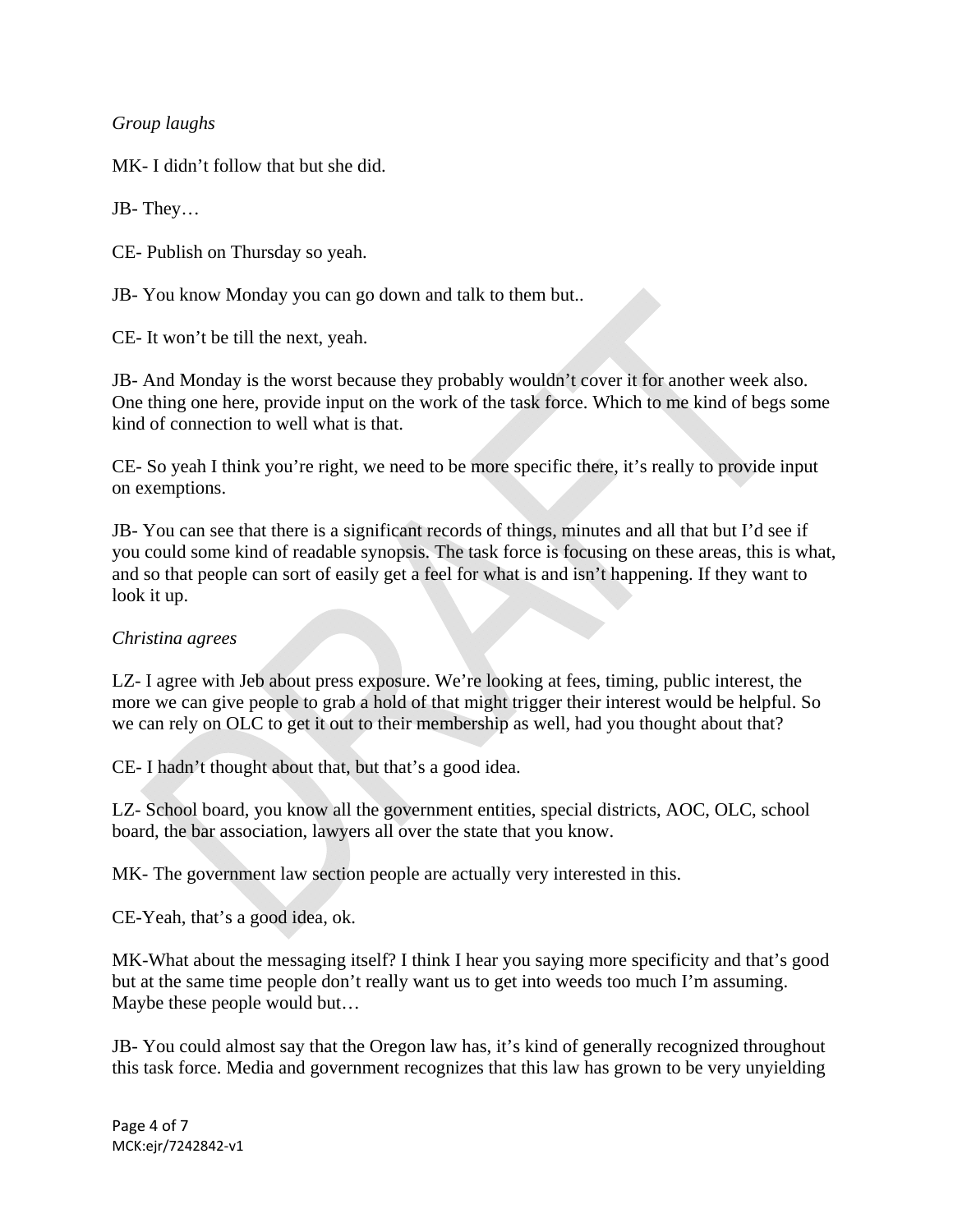in many ways and difficult. It has only grown over the years and has never successfully been studied in massive review.

LZ- The task force is looking for public input on reforms. What does the public want to see changed?

JB- If you want to have a good turnout just say the task force is considering implementation of 100% sunshine law with no exemptions.

*Group laughs* 

LZ- and no fees.

JB- and no fees.

CE- Yeah just see what happens.

KS- You'll get lots of participants.

LZ- We'll get a minority report at least.

MK- I think we may be a bit little slanted on one side of this.

JB- I think a lot of people will come out.

CE- Ok, that's funny. I think that is very helpful.

KS- Is it the AG's position that she is trying to move transparency to the forward part of this conversation. Or is it more to create….

CE-I'll let Michael weigh in on that.

MK- I mean I think yeah! She would definitely like to see improvements in the law. One of the challenges the task force has talked about a lot. I know you're new to it and today will be your first full meeting (Keith Shipman). Is this sort of disconnect between the world of the 1970's in which this law was enacted and the reality of doing business by email, where most of the people who work for the state spend a good portion of the day in front of their computer sending and receiving documents. The goal is to make it work better and I think the challenge is that the volume of records we have now makes that complicated. But definitely we want to improve the situation surrounding deadlines. There is a few sort of vaguely phrased time frames and then we have 550 different exemptions which are scattered and we would like to get those all. At least so people know what they are and hopefully we can get rid of some of them with the legislature's cooperation of course. So I think improvements are definitely what she's looking for and the transparency of those.

Page 5 of 7 MCK:ejr/7242842‐v1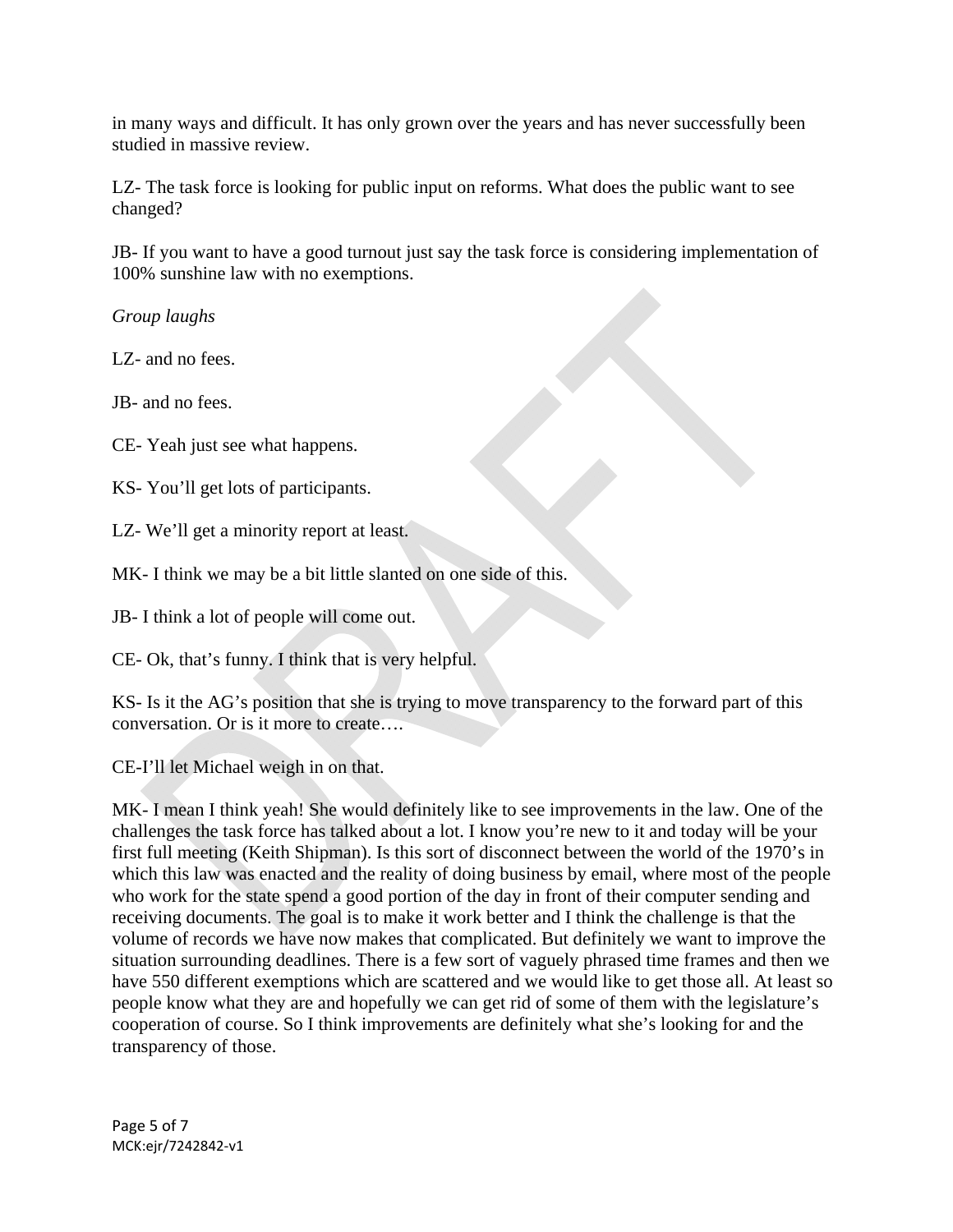KS- From the transparency standpoint I think you have a hell of a lot better chance of getting them to attend and provide input if they think this is just a way to craft legislation into making it more difficult to gain access I think you'll have a disinterest. So its all in the messaging.

CE- Yeah, very good point.

LZ- Michael, what do you recall Kroger did that provoked attendance at those?

MK- I have no idea sadly. There was a woman who worked on his campaign and was kind of like this, I don't even know what her job title was in the front office, but it was her job to make things like this work and she was very good at that.

JB- They had a lot more stuff on paper.

MK- Most of the time in those meetings we had nothing at all.

JB- Because the local government was all over those. The government bodies were all over those meetings. The one I was at. A lot of public came to the one in Salem too.

MK- The public showed up, definitely. I wish that I knew what their strategy had been but I was not involved in that aspect of it at all. We haven't really talked about….I guess talking to Ed. boards was your suggestion. Maybe talking to people on the broadcast side would be talking to the editorial boards, is that kind of the right way from your guys' perspective to get word out about this?

LZ- At this point I wouldn't think editorial boards because there's nothing to weigh in but on the news side certainly.

JB- On short notice like this you could go down and call a press conference and just have the Attorney General get the most mileage you could for the buck if you get her down there in advance somehow, even late in the week before you get some mileage out of it and some people would show up. Registered guard would show up, TV would show up.

MK- The two biggest take-aways I'm getting from this is, having the AG be more involved and we need to be more specific about what we're doing in the narrative that we're crafting. It sounds like you were kind of on a roll Jeb, hopefully we can go back to the recording and cut/paste.

JB- On the sunshine law?

*Group Laughs* 

CE- I took some notes.

JB- Yeah I think what you just said…

Page 6 of 7 MCK:ejr/7242842‐v1